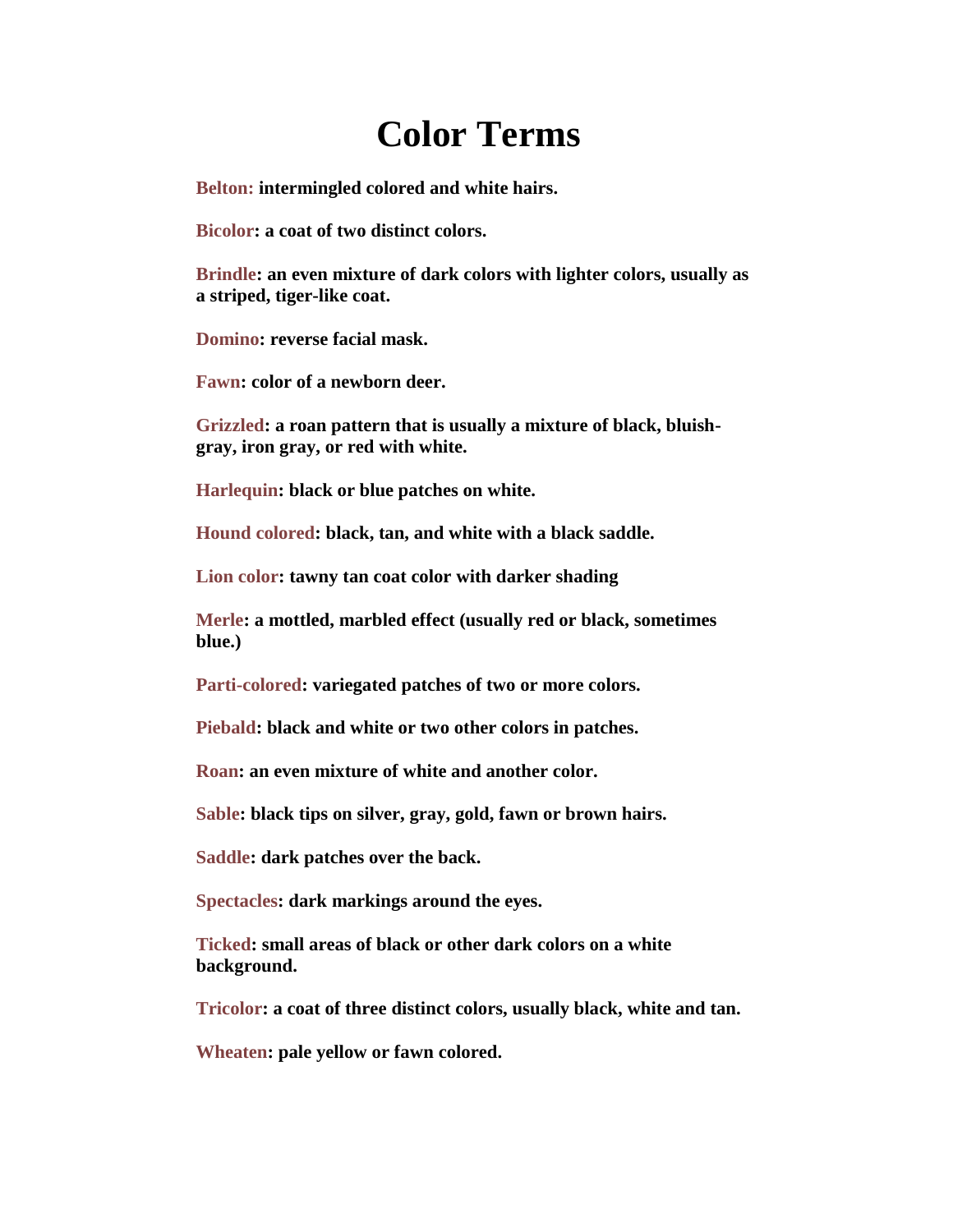# **Coat Terms**

**Corded: coat that is intertwined in the form of long, narrow mats giving a mop-like appearance** 

**Double Coat: find undercoat of some dogs that is combined with a harsher outer guard coat.**

**Feathered: long hair on the ears, back of legs, and beneath the tail.**

**Flag: long fringe on the tail.**

**Jacket: tight body coat of a terrier.**

**Mane: profuse growth of hair on the rear of the neck.**

**Plume: profusely feathered tail carried over the back.**

**Ruff: profuse growth of hair on the front of the neck, or that surrounds the entire neck.**

**Single Coat: coat that is one layer thick, lacking an undercoat.**

**Stand-off coat: Coat that sticks out from the body rather than lying flat (example Norweigian elkhound)**

**Topknot: tuft of hair not he top of head.**

#### **Head Terms**

**Apple head: extremely domed skull.**

**Brachycephalic: Broad head with short-muzzle (example pug)**

**Butterfly nose: spotted or partially unpigmented nose.** 

**Chiseled: clean-cut muzzle and foreface.**

**Dish-faced: nose tipped up.**

**Dolichocephalic: narrow head with long muzzle (example collie) Down-faced: muzzle curved downward.**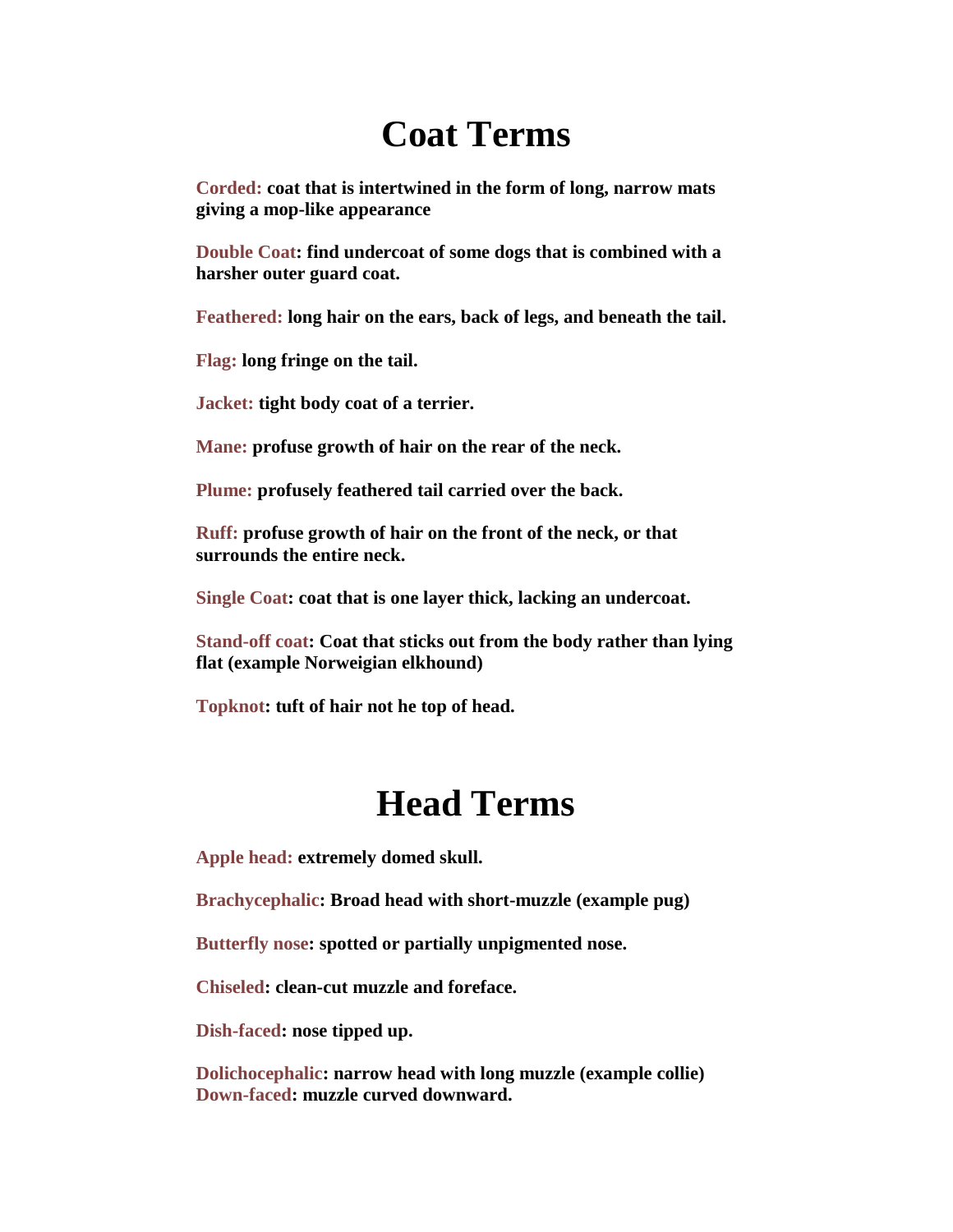**Dudley nose: liver-or flesh-colored nose.**

**Fill: fullness beneath the eyes, not chiseled.**

**Flews: upper lips, especially those that are pendulous.**

**Haw: exposed nictitating membrane (third eyelid), especially if unpigmented.**

**Mesatacephalic: medium-width head with medium-length muzzle (example beagle)**

**Occiput: highest point at the back of the skull, above where the neck joins the head; in many breeds it forms a crest and is quite prominent.**

**Stop: transition area from backskull to muzzle, often demarcated by an abrupt depression.**

**Snipey: weak, pointed muzzle lacking underjaw.**

#### **Teeth Terms**

**Bite: occlusion; relationship of the upper and lower jaws when the mouth is closed.**

**Canine tooth: the first premolar; long grasping tooth or a dog's fang.**

**Deciduous: temporary. Example: A puppy's deciduous teeth are shed before e maturity and replaced by permanent teeth.**

**Dentition: canine tooth development and eruption. In the dog, there are 12 deciduous incisors that erupt at four to five weeks of age, three on each side, six in the upper jaw and six in the lower. Behind them are four deciduous canine teeth, one on either side, in the upper and lower jaws that erupt at about the same time as the incisors. The 12 deciduous premolars erupt about a week later, and are positioned behind the canines, three on each side, in the upper and lower jaws. They complete the set of 28 deciduous or milk teeth. At about three months of age, the central incisors are replaced by permanent teeth. The four permanent canine teeth are often the last to appear, and typically are not visible until about six months of age. Permanent premolars begin to erupt about four months of age. There are four on each side, on both the upper and lower jaws, and the rearmost is usually visible by six months of age. Those 16 permanent teeth take the place of the 12 deciduous premolars. The two upper molars on**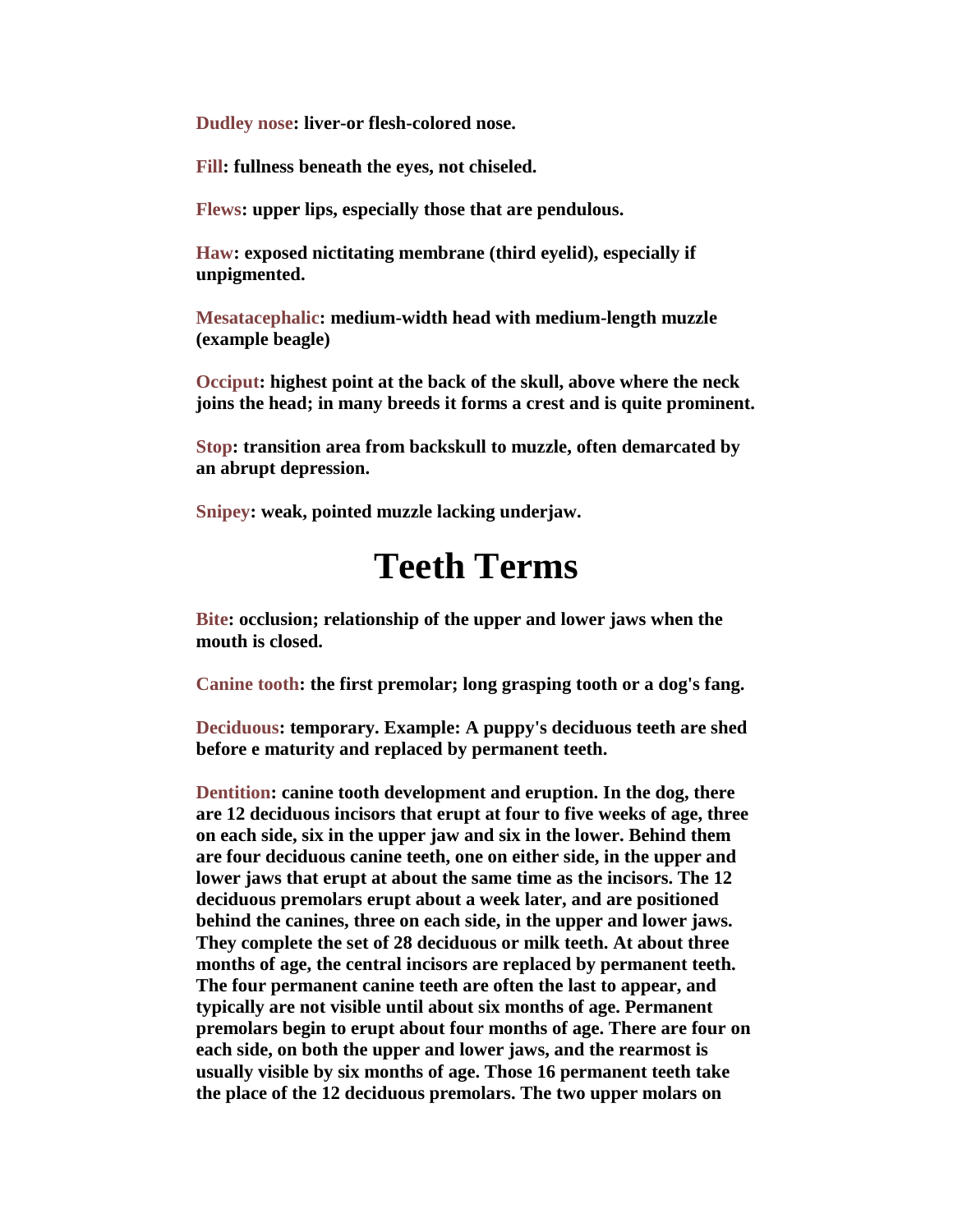**each side and three lower molars on each side also begin to appear at about four months, with the last of the ten erupting at about six months. Those 42 teeth make up the permanent set of adult teeth.**

**Eruption: 1. breaking out of a visible, circumscribed lesion of the skin. 2. normal activity of the teeth as they break through the gums.**

**Full dentition: no missing teeth.**

**Incisors: any one of the "biting off" or "cutting" teeth directly in the front of the mouth. There are six incisors in the upper jaw, six in the lower. They are named central, intermediate, and corner.**

**Level bite: when upper and lower incisors meet evenly.**

**Over bite: when upper incisors overlap lower incisors, leaving a gap between the teeth.**

**Scissors bite: when upper incisors just overlap lower incisors, such that the rear surface of the upper incisors touches the outer surface of the lower incisors.**

**Premolars: smaller teeth situated just to the rear of the fangs (canines).**

**Punishing mouth: strong, powerful jaws.**

**Undershot bite: when lower incisors extend beyond upper incisors.**

### **Ear Terms**

**Bat ears: large, erect ears** 

**Bear ears: small erect ear.**

**Blunt ears: ears that are too short and rounded at the tips.**

**Button ears: semi-prick ears in which the top portion folds forward. Cropping: the surgical removal of a portion of a dogs ear to make it stand erect. Cropping is cosmetic surgery.**

**Drop ears: long, hanging ears.** 

**Ear: organ of hearing: inner ear: middle ear, and external ear canal. 2. pinna or earflap.**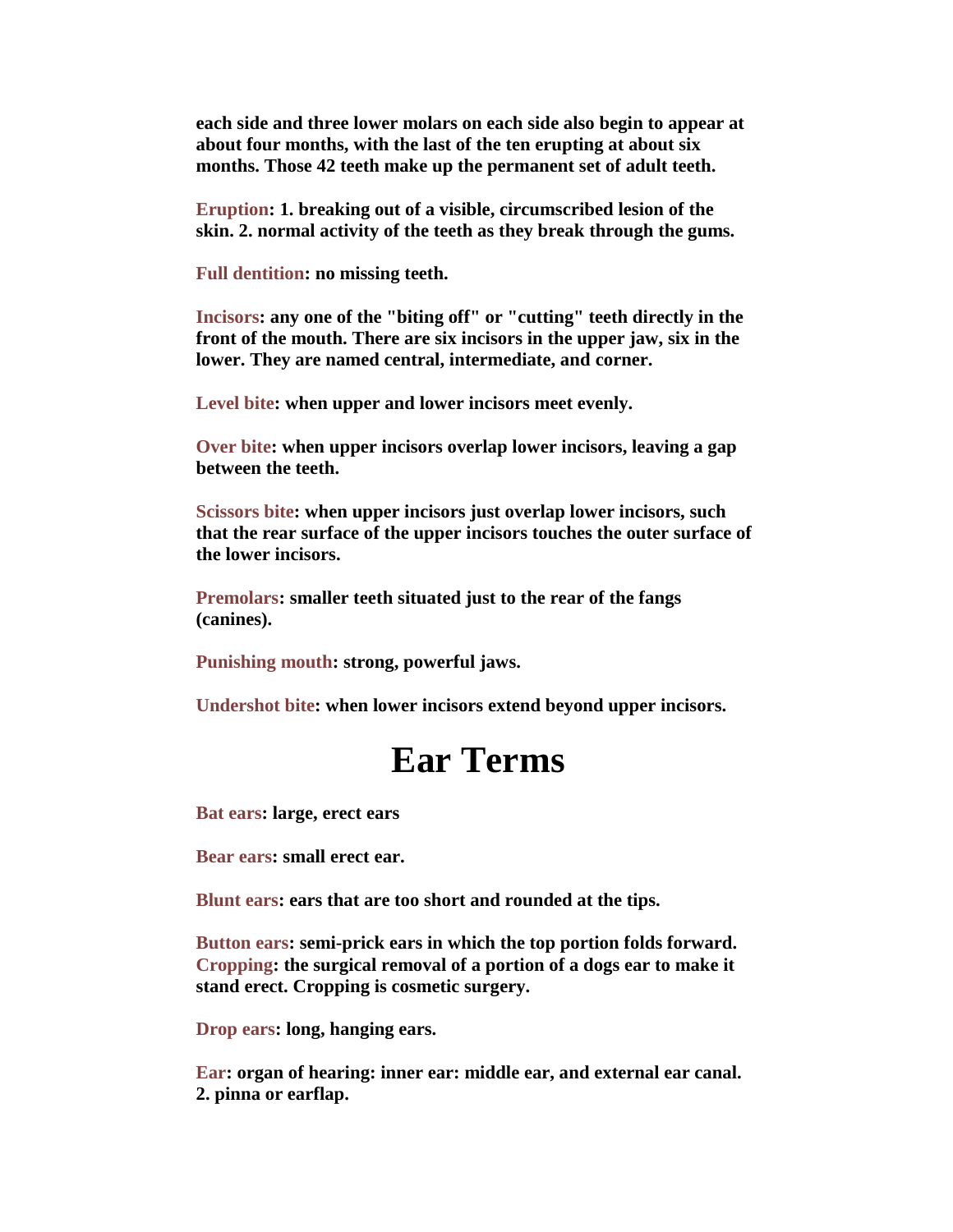**Ear Canal: external duct leading from the tympanic membrane (eardrum) to the outside.**

**Ear Canker: external ear ulceration and infection.**

**Ear Carriage: 1. describing the way the ears are held, indicating the dog's mood. 2. position of the ear's attachment to the head.**

**Ear Clamps: templates or patterns that are attached to an anesthetized dog's ears to outline where the surgical cropping cut is to be made.**

**Ear Clip: act of cutting off and rounding the pendulant ears of hounds to give them a shortened, uniform appearance and to lesson the probability of tearing the ear leather in the field.**

**Ear Feather: long hair on an earflap, typical of the and many other breeds.**

**Ear foreign bodies: grass seeds and various other extraneous matter that finds its way into the external ear canals of dogs.**

**Ear Fringe: long hair on the tip of the ears** 

**Ear Guide Dog: canine specially trained to aid deaf humans.**

**Ear Hematoma: pocket of blood that occurs between the layers of the ear pinna cartilage and skin. It is often caused by shaking head and whipping the ears due to ear mites or foreign bodies in the external ear canals.**

**Ear Leather: pinna or flap of the ear.**

**Ear Mange: redness and crustiness of the ear that is usually caused by ear mites, (Otodectes cynotis)**

**Earmark: tattoo that is impregnated in the ear leather as a means of permanent identification.**

**Ear Mites: Otodectes cynotis, a tiny mite that parasitizes ear canals and causes intense itching and irritation.** 

**Ear notch: in foxhunting, small notch, or notches, cut in the margin of the ear of the entire pack to immediately identify the dogs of that pack.**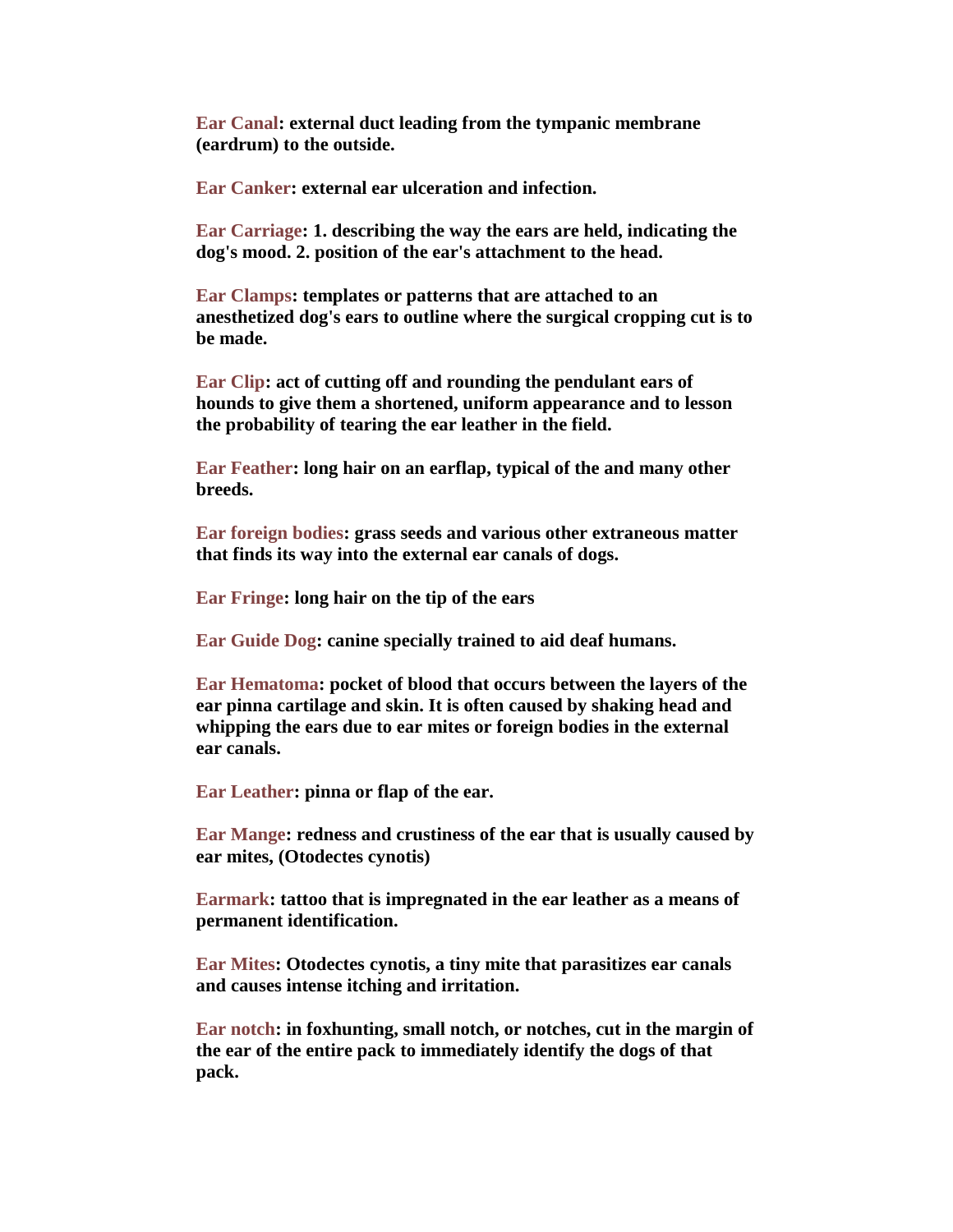**Ear Ossicles: three bones of the middle ear: malleus, incus, and stapes. They transmit sound waves from the eardrum to the otic nerve.**

**Ear Set: describing where on the heard the ears are attached.**

**Ears Set High: placement of ears high on the crown of the head.**

**Ears Set Low: placement of the ears set low on the head.**

**Ears Set wide: placement of the ears on the head at the maximum distance apart.**

**Erect: perk ear; pinna of the ear that stands erect, either normally or assisted by ear cropping.**

**Rose ears: small ears folded back in repose** 

**Semidrop ears: ears that fall over the breaks at the tip.**

**Semiprick: aural appendages that are carried erect with the tips breaking forward.**

**Pendulant: hanging down.** 

**Pinna: the part of the ear that outside the head; flap or leather.**

**Prick ears: ears that stand upright.**

**Trowel: ear that is wider in the middle than at its attachment of its tip.**

**Tulip: ears that stand erect with a slight forward and inward curvature.**

**V-Shaped: drop ear that tapers to a point.**

### **Neck Terms**

**Bull-neck: thick, muscular, often short neck**

**Crest: Arched area near the top of the neck.**

**Ewe neck: Neck that is arched so that the top line of the neck is concave and the bottom is convex.**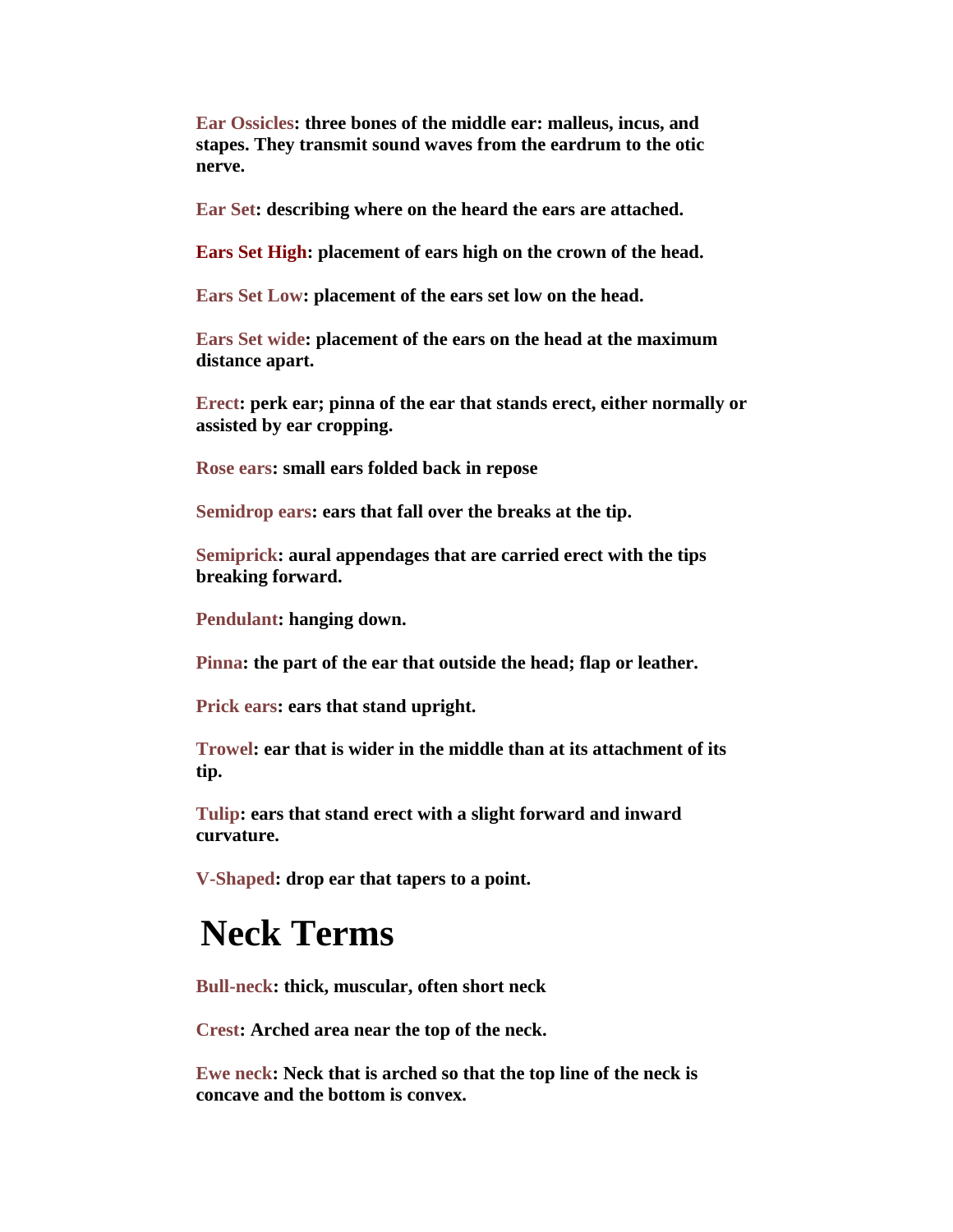**Goose neck: overly long, thin neck lacking strength and shape.**

**Throaty neck: neck with loose skin.**

# **Body Terms**

**Barrel chest: rounded ribcage.**

**Brisket: chest or sternum area.** 

**Cobby: compact.**

**Herring gutted: gradual slope from a fairly shallow chest to tuck-up.** 

**Hock: HOCK JOINT. tarsus: joint on the hind limb between lower thigh and pastern. Since the hock is a joint it can not itself be long or short; terms such as long or short in hock refer to the distance between the hock joint and the ground.**

**Loin: region between the ribcage and croup.**

**Pastern: region of the metatarsus that extends from the hock to the foot in the hind leg, and the metacarpal area of the foreleg.**

**Rib spring: arch formed by the ribcage; more spring refers to more arch.** 

**Roach back: an overly arched, convex topline.**

**Shelly: narrow, shallow chest and body.**

**Short-coupled: short loin area.**

**Slab-sided: flat-ribbed.**

**Swayback: a sunken, concave topline.**

**Topline: line formed by the withers, back, loin, and croup.**

**Tuck-up: area under the loin in a small waisted dog.**

### **Forequarters Terms**

**Bowed front: forelegs that curve out between the elbows and pasterns.**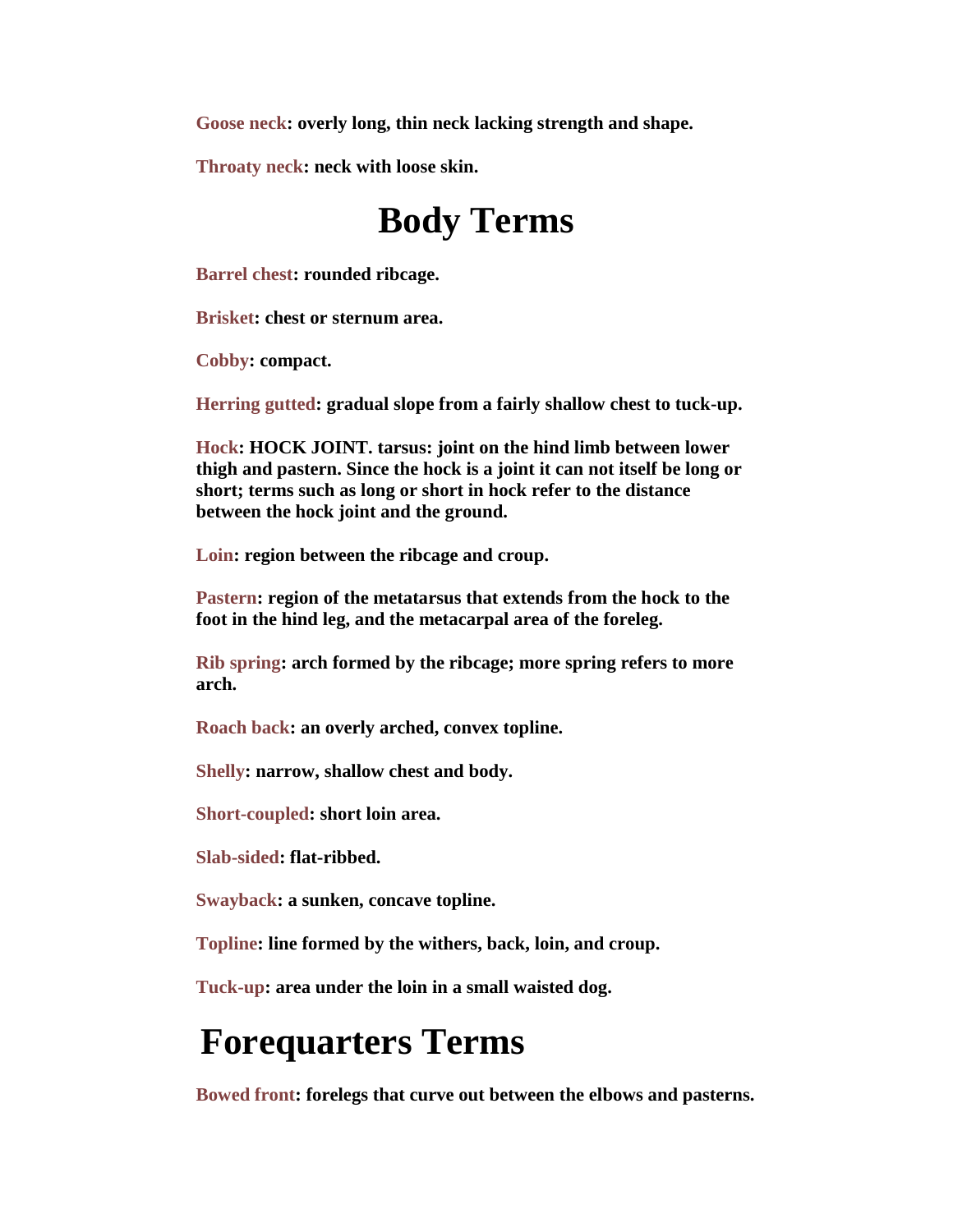**Down in pastern: weak, overly sloping pastern.**

**East-west front: when feet turn out to the sides, pointing away from each other.** 

**Fiddle front: east-west front combined with a bowed front, so that the assembly looks like a fiddle.** 

**Lay back: angle at which the shoulders is set on the dog's body.**

**Knuckled over: steep pastern, or with a reverse slope.** 

**Loaded shoulders: overly muscled or lumpy forequarters.**

**Out at elbow: elbows that stick out from the sides of the ribcage.**

**Returned: set-back of the upper arm under the dog's body.**

**Shoulder: scapula:also used (incorrectly) to refer to both the scapula and upper are (humerus) region.** 

**Shoulder angulation: angle formed between the scapula and humerus.**

**Toed-in front: pigeon toed: feet pointing toward each other.**

### **Rear-quarter Terms**

**Bandy-legged: wide, bowed-legged rear quarters.** 

**Cow-hocked: viewed from behind, the point of hocks point toward each other, resulting in the rear feet pointing outward.**

**Lower thigh: area from stifle to hock, also called second thigh.**

**Rear angulation: angles formed between the pelvis, thigh bone (femur), and second or lower thigh bone (tibia/fibula).**

**Sickle-hocked: viewed from the side, an over-angulated joint between the lower thigh and hock; an inability to straighten this joint when moving.**

**Well let-down: short hocks.**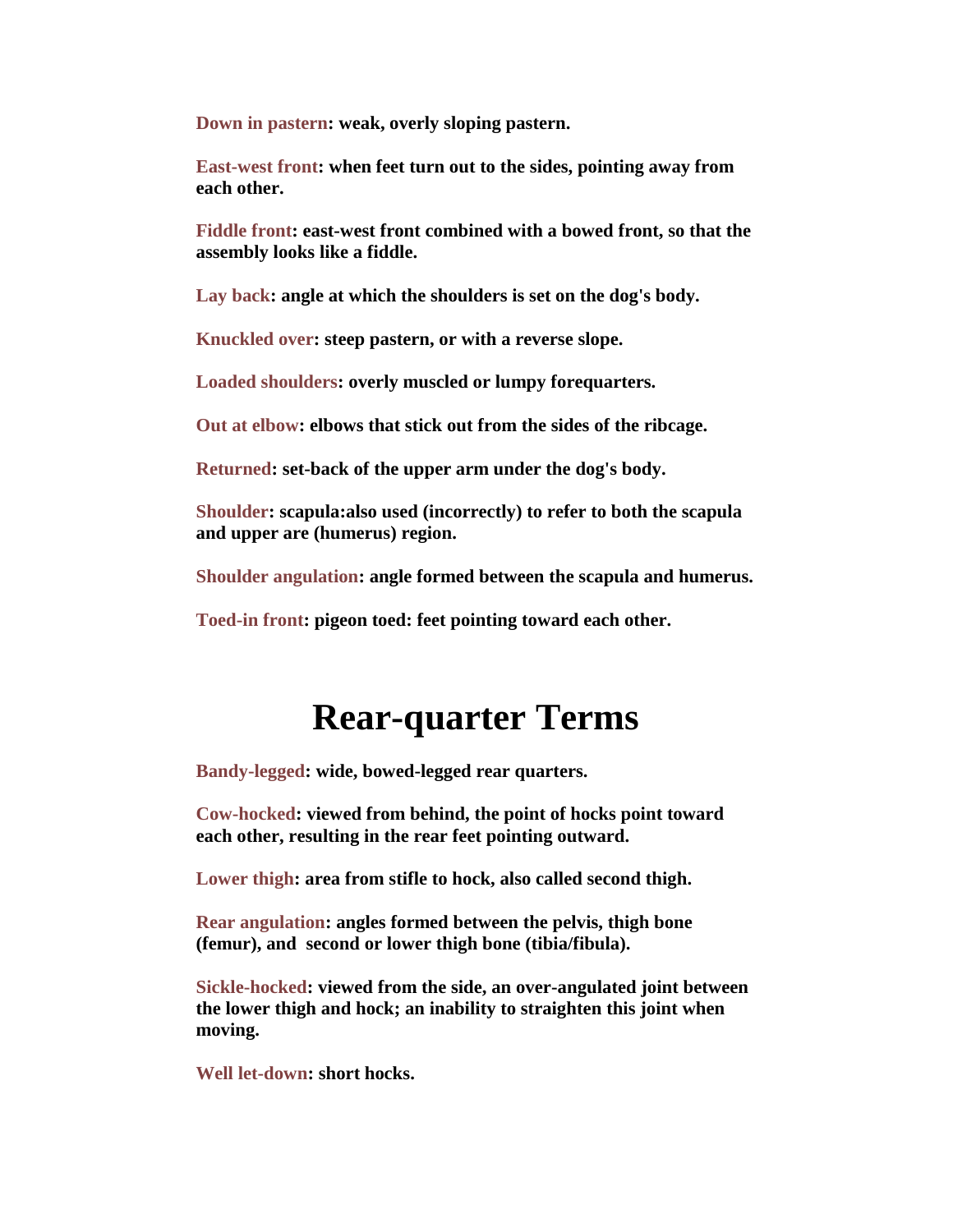# **Foot Terms**

**Cat foot: short, round foot.** 

**Dew claws: extra toes on the insides of the front, and sometimes, rear legs.** 

**Hare foot: long, narrow foot.**

**Mops: 1. profuse hair on the paws. 2. German name for the Pug.**

**Paper foot: flat foot.**

**Splay foot: toes that are not close together.**

### **Tail Terms**

**Bob tail: very short, almost stump-like tail**

**Brush tail: tail covered in hair in such a manner as to give it a bottledbrush appearance**

**Docked tail: tail cut to a shorter length. Gay tail: tail carried above the level of the back.**

**Saber tail: slightly curved, low-carried tail.**

**Screw tail: short, twisted tail**

#### **Movement Terms**

**Close behind: moving with hocks close together.** 

**Crabbing: side-winding.**

**Crossing-over: when viewed from the front (or rarely, the rear), the legs converge beyond the midline.** 

**Drive: strong thrust from the hindquarters.**

**Gait: way of moving.**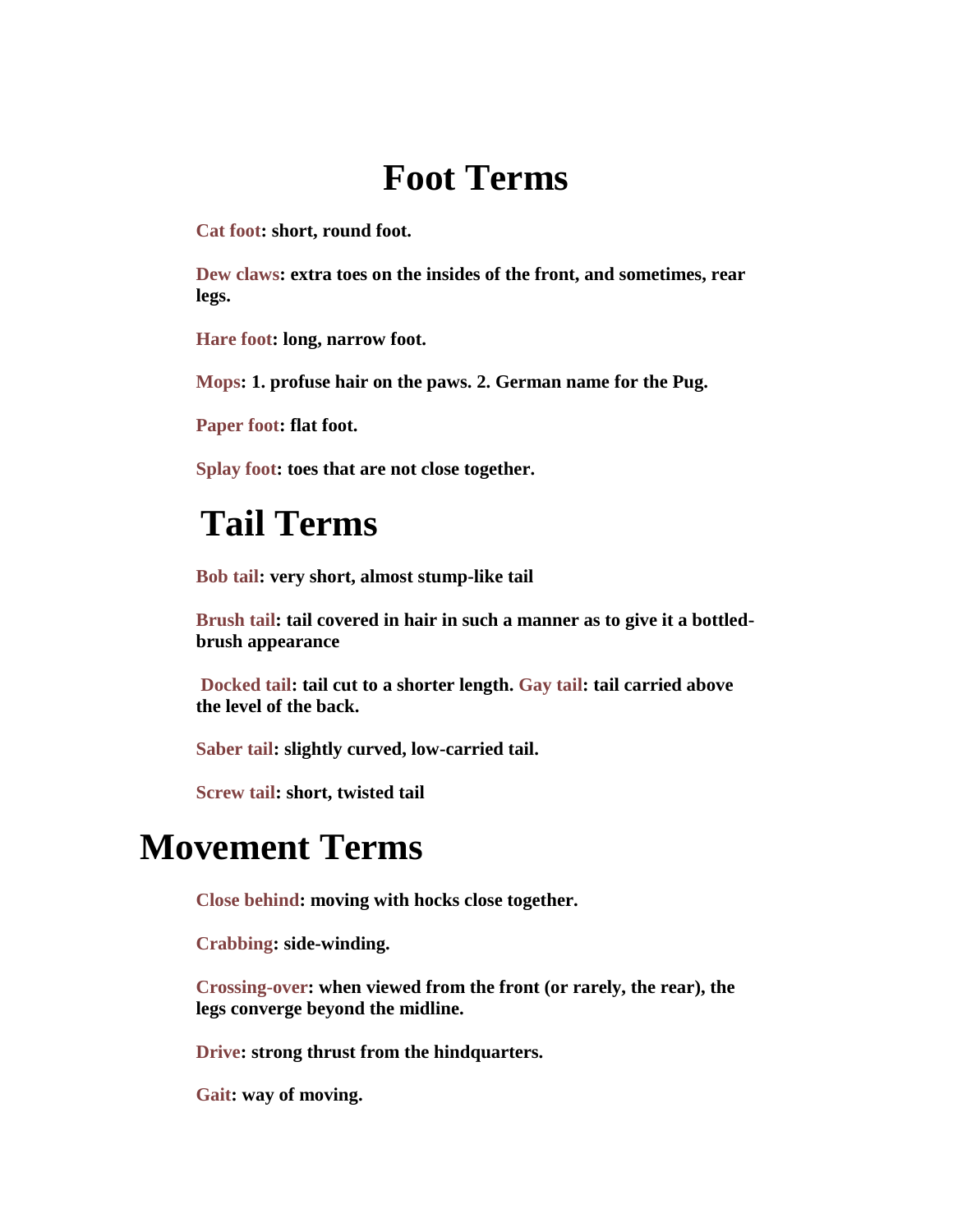**Hackney: high-stepping front movement.**

**Loose movement: erratic movement suggestive of poor muscle development.**

**Lumbering: heavy, ungainly movement.**

**Pacing: moving both legs on the same side of the body in unison, as though hobbled together.**

**Pounding: front feet hitting the ground with a jarring reaction.**

**Reach: length of forward stride.**

**Single tracking: as viewed from the front or rear, the legs converge toward the center line of balance as the dog trots.** 

**Sound: good moment viewed from the front and rear.**

**Trotting: moving diagonal legs in unison.**

### **General Terms**

**Agility: a judged competitive timed events for dogs and their handlers in which dogs are trained to master different obstacles such as: tunnels, bridges, various types of high jumps, jumps through windows, board jumps, and jumps through tires. The course also includes inclined planes, elevated planks to walk, A-frames to climb, and more. Various agility titles are awarded to dogs that successfully complete the course in which they are entered.**

**Balance: overall proportion and symmetry of conformation.**

**Bitch: female dog.**

**Conformation: physical make-up.**

**Dam: female parent.**

**Dealer: one who buys and sells dogs bred by others.** 

**Dominance: assertive characteristics of a dog and its influence over other dogs.**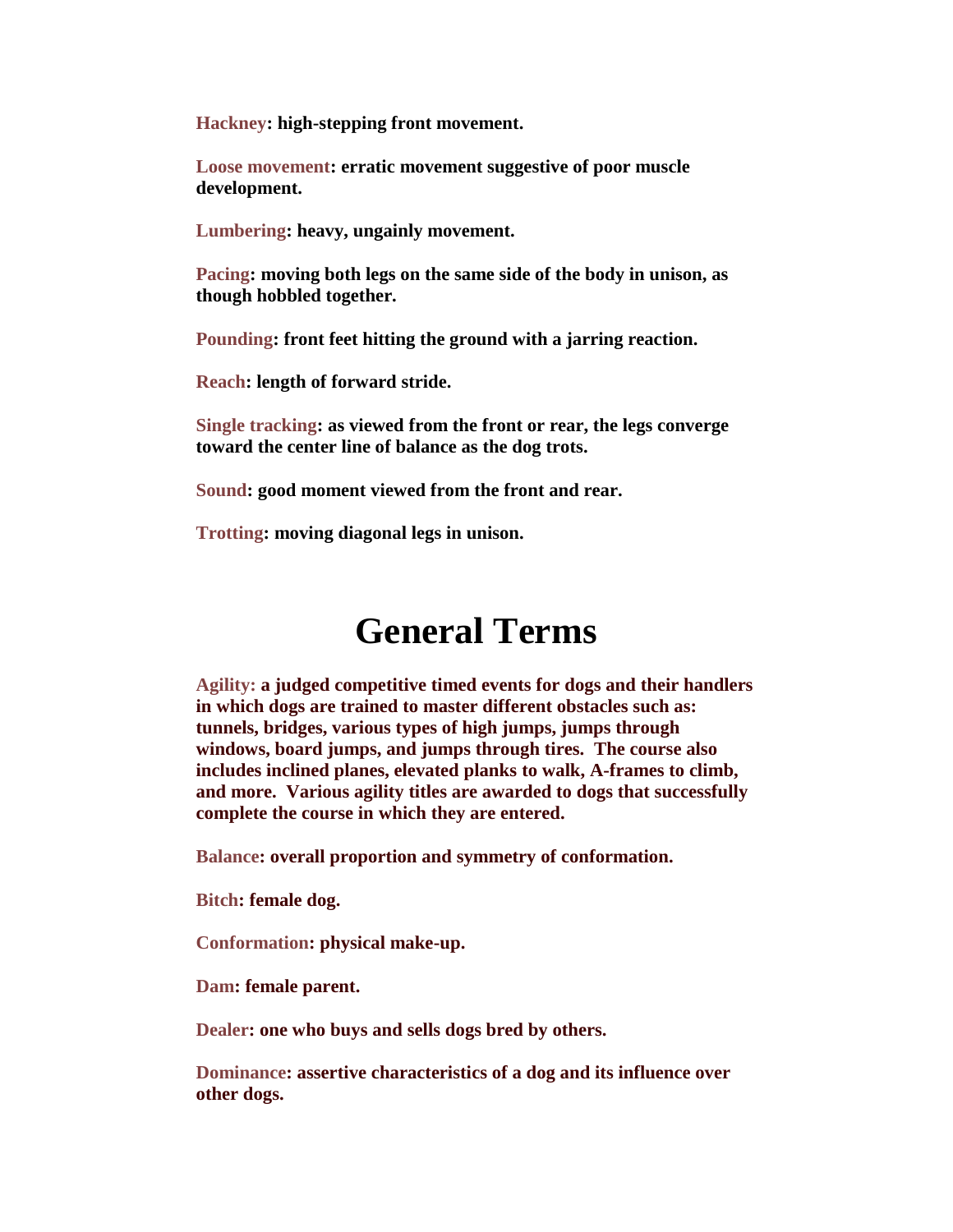**Dominant: alpha dog of a pack that displays a behavior superiority or dominance over other dogs of the pack, and exerts a rule influence.**

**Dysplasia: abnormality of development, especially of the hip or elbow, but it may refer to an organ of the body.**

**Dystropy: abnormal behavior; behavior problems.**

**Feist: Rat Terrier**

**Flock: 1. collected group of livestock (usually sheep) that are used in a herding trial. 2. farm birds or livestock that are gathered or herded together.**

**Flyball: in agility trails, a competition that involves a course of jumping and ends with a treadle that the dog steps on to cause a ball to pop out of a box. The dog must catch the ball and return it to the handler.**

**High in rear: a dog that is higher over its rear quarters than over its front quarters.**

**High-stationed: tall and long-legged.**

**Hip dysplasia: a very common and debilitating genetic disease of the hips, where the junction of the femur head (large bone in the leg) and the hip socket do not fit as they should. Often, surgery is necessary to correct the problem. This operation often costs an owner about \$1000 per hip.**

**In and In: inbreeding of dogs without regards to results.**

**Inbred: descriptive of offspring of mated dogs that are closely related to each other.**

**Inbreeding: practice of mating siblings to each other: father to daughter, mother to son, or other animals closely related to each other.**

**Kennel: 1. backyard doghouse where family pets or breeding stock are kept. 2. commercial establishment used to maintain a group of dogs, such as a boarding kennel. 3. in foxhunting, fox's lair. 4. foxhunting term for the hound pack's lodging place.**

**Kennel Type: bloodline or strain of dogs that has been developed by an individual breeder in a specific kennel.**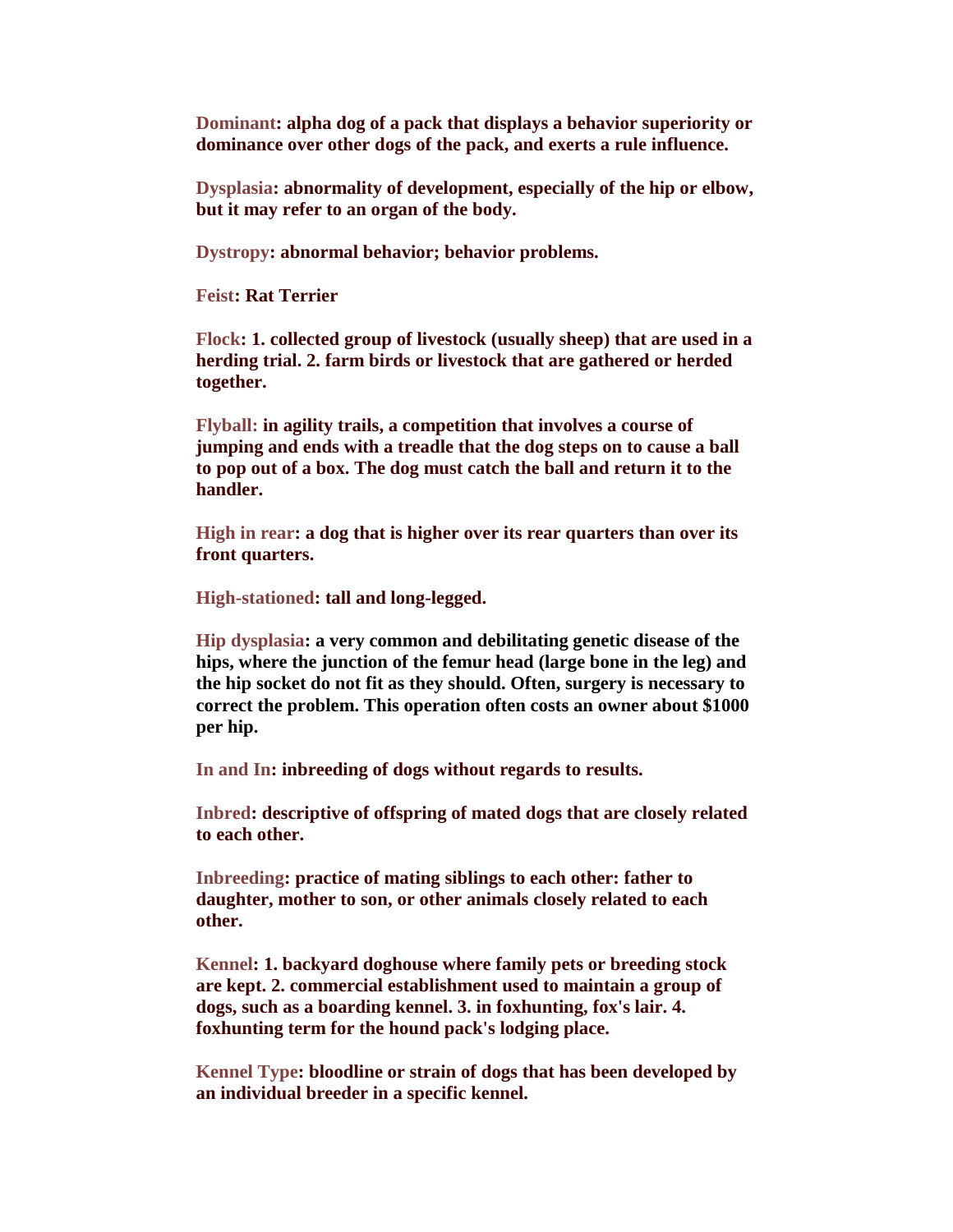**Line: 1. family of related dogs, usually bred by a single kennel. 2. in foxhunting, the track of a quarry that is indicated by scent. 3. a stripe, streak, or lineal mark on a dog's coat.**

**Linebreeding: mating two dogs that have the same bloodline but are not closely related; a technique used to concentrate and fix genetic features in dog.**

**Lineage: genealogical decent from a common ancestor; dog's pedigree or family tree.**

**Metacarpus: referring to bones leading from the carpus (wrist) to the toes; anatomical region of the forepastern.**

**Molossian dog: Greek sculpture of a mastiff that belonged to Olympias, the daughter of King Pyrrhus. It is supposed to be a direct ancestor of the modern mastiff.**

**Mongrel: cur; mutt; mixed breeds; dogs of unknown ancestry and questionable parentage.**

**Mops: 1. profuse hair on the paws. 2. German name for the Pug.**

**OFA: Orthopedic Foundation for Animals**

**OFA Certified: a dog's hips have been x-rayed for hip dysplasia, a very common and debilitating genetic disease.**

**Pastern: region of the metatarsus that extends from the hock to the foot in the hind leg, and the metacarpal area of the foreleg.**

**Plucking: pulling out loose hair by hand.**

**Puppy Mill: place in which puppies are bred, often in unsuitable and sometimes inhumane conditions, for sale to dealers.**

**Pure-Bred: a dog who has parents of the same breed.**

**Racy: long-legged with a slight build.**

**Rangy: long-bodied with a shallow chest.**

**Schutzhund: dog that is specially trained and conditioned for guard and attack work.**